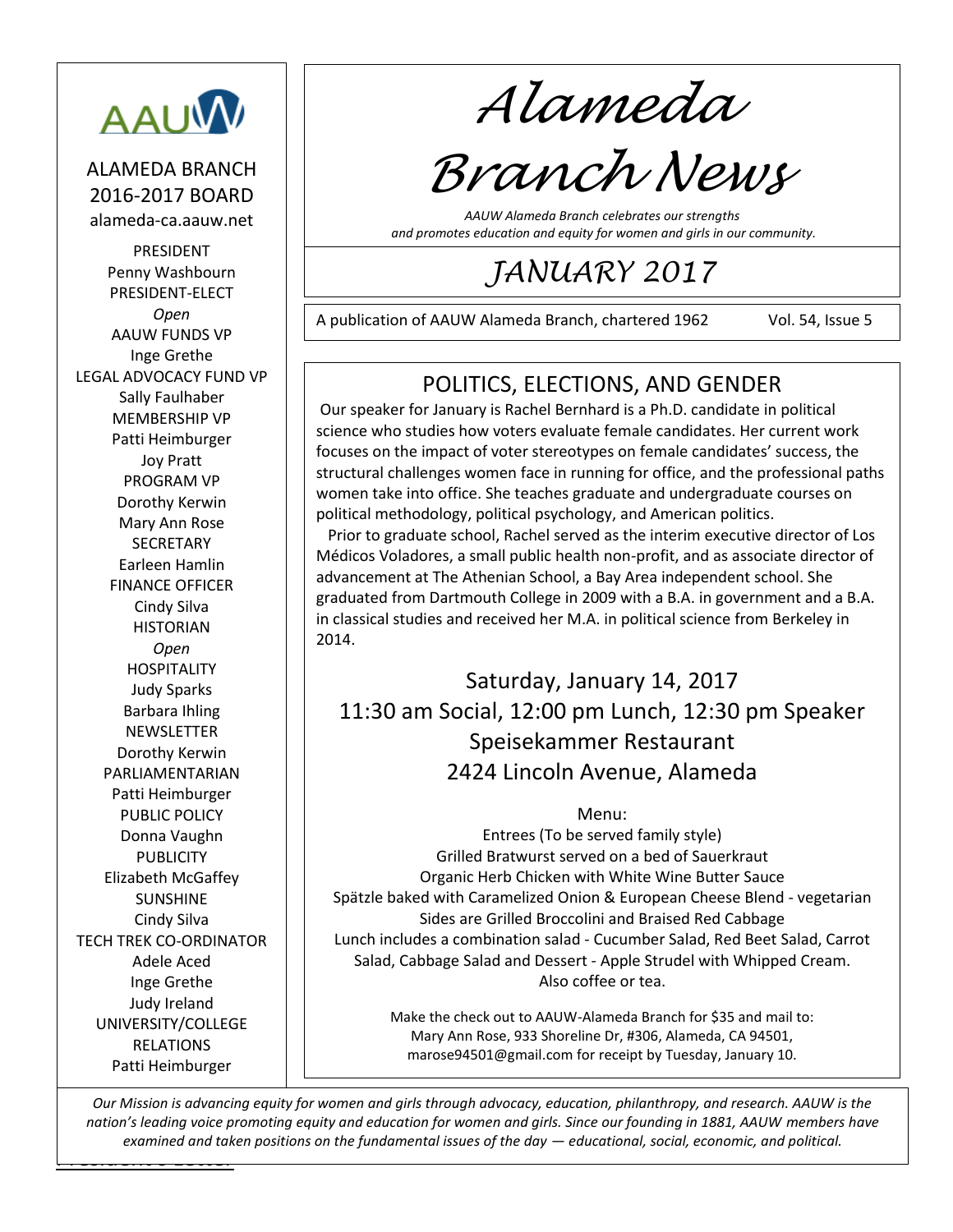#### President's Letter

Our December Silent Auction at Cardinal Point was a great success! Thanks to the hard work of Barbara Krummel , Adele Aced, Linda Preminger, Amy Rose, Patti Heimburger, Rose Anne White, Kevis Brownson, Carol Ansley, Karen Kenney, and Cindy Silva, a splendid array of gifts and goodies were on display at the Silent Auction for our Tech trek program. Congratulations to all for raising over \$2,000! Members and guests had a lot of fun bidding on items to take home or give as holiday presents.

Volunteers are needed. As we plan our New Year resolutions, now is also a time to think about how you can contribute your time and talents to help our branch achieve its goals. We need people to help by becoming a buddy for a new member, to assist with special events, take pictures to upload to our Facebook and Website, design flyers for special events, or work with our Facebook page. Let us know how you would like to help us this Spring, by contacting me at [pwashbou@hotmail.com](mailto:pwashbou@hotmail.com) or 510-748-7455. Thanks!

Upgrade your Tech skills: an invitation from AAUW Oakland Piedmont. They have issued an invitation for any interested members to attend a training session called "Managing your Online Presence" to be held at the Rockridge Library, 5366 College Avenue Oakland 94618 (College and Manila) on Saturday January 28 at 10 am. No need to RSVP, just come!

New Website Coordinator (Interim): Inge Grethe. Inge has agreed to help being our liaison with our AAUW National site resources to keep our website up to date, with information about our special events. She will also be a member of the Communications Committee. Thank you Inge for helping us fill out the remainder of Keri's term. We look forward to seeing you back in the Bay Area in the New Year.

Wishing you all a very Happy New Year ! Penny Washbourn, [pwashbou@hotmail.com](mailto:pwashbou@hotmail.com), 510-748-7455

#### General Business Meeting & Visioning and Strategic Planning Workshop

Our next Board meeting is Monday, January 9 in Conference room 'C' at the Alameda Hospital. There will be a short board meeting from 6:30 pm to 7:00 pm, then a 'Visioning and Strategic Planning Workshop' from 7 pm to 9 pm.

We will look at our current vision statement for the Branch and goals for the year and assess where we are and where we want to go. Come bring your ideas on what AAUW means to you and your AAUW "elevator" speech! We need your imagination and creativity. Coffee will be served. RSVP Penny Washbourn 510-748-7455 or pwashbou@hotmail.com

#### Mission Based Programming

The mission of AAUW is advancing equity for women and girls through advocacy, education, philanthropy, and research. AAUW is the nation's leading voice promoting equity and education for women and girls. Since our founding in 1881, AAUW members have examined and taken positions on the fundamental issues of the day — educational, social, economic, and political.

Alameda Branch AAUW takes its programming work seriously. We use our monthly meetings to present speakers and ideas that fulfill these promises. While our monthly lunch meetings have a social aspect, their primary purpose is education and outreach. Mission based programs are those which are designed to educate and inspire our members and the community to take action. In addition to implementing our mission, these programs increase the opportunity to recruit new members, promote visibility of AAUW in the community, enable collaboration with likeminded organizations, and re-energize current members.

We invite all of our members to attend. We always learn something new and have our world view expanded. If you have ideas for future programs or locations, please share. Dorothy Kerwin, kerwindorothy@gmail.com

#### Membership & Outreach

Membership update: We now have (80) members and Suzanne Demee is the most current member. Suzanne is new to East Bay and is also a member of the Oakland-Piedmont branch.

The Membership/Outreach committee had another meeting and we are trying to acquire more skills to grow our membership. Linda Pon came gave us information as new member; she has already been helpful to our branch.

We will have another "Meet Up" for new members within the next couple of months. Like the first one we will have the members filled-out the "Member Talent, Skills and Interest Survey". I am sure it will be very helpful for both the board and our branch because we need these new member's skills.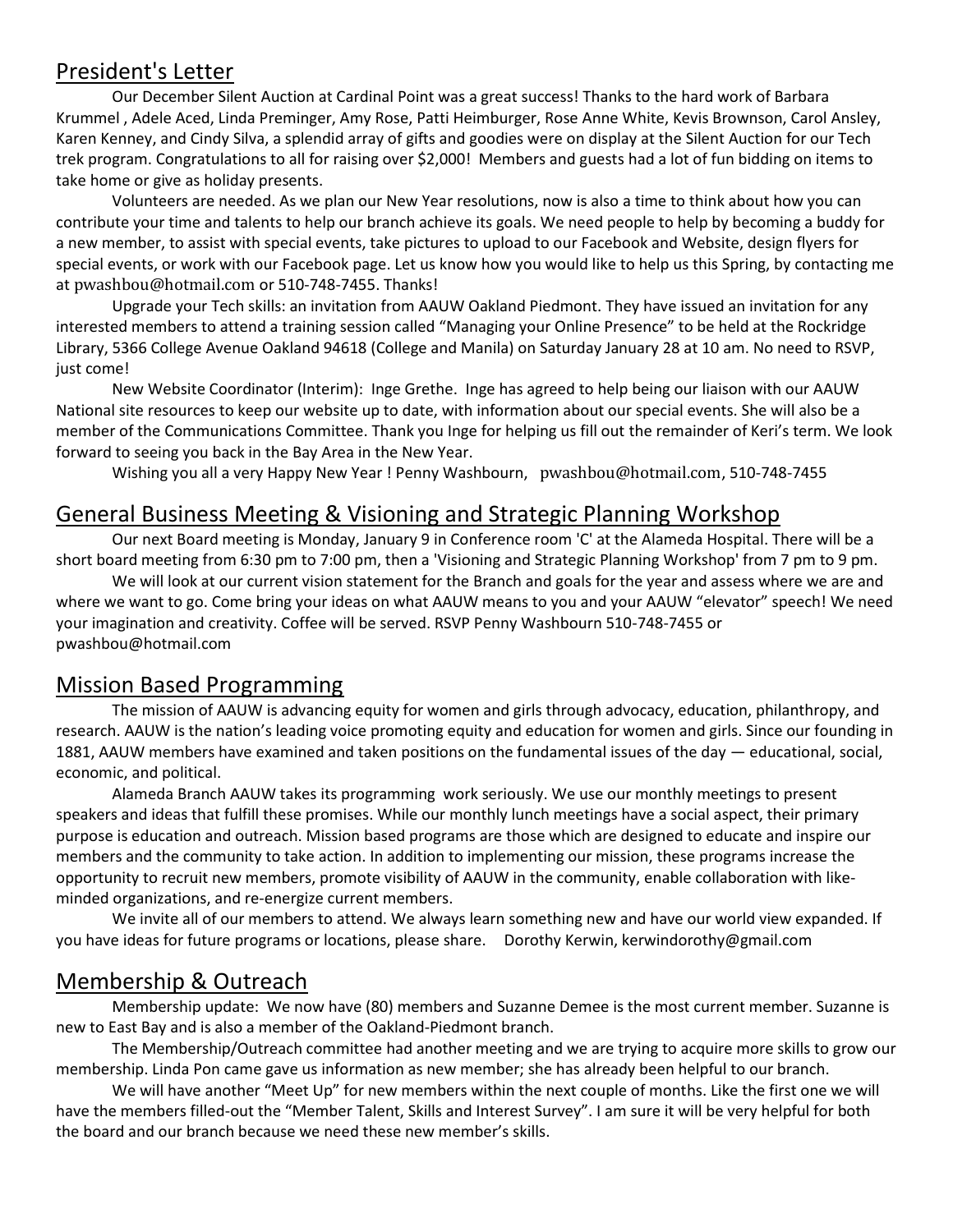Outreach update: We will present a panel discussion on American Muslims called, "ISLAM 102-A DIALOGUE" on Wednesday, February 15<sup>th</sup> from 6:30 pm– 8:00 pm at the Alameda library. The Friends of the Library and the Alameda League of Women Voters will co-sponsor with us.

The Women in STEM workshop will be at the College Of Alameda on March 22nd (Wednesday) from 3:30 – 6:00, which is still in the planning stage but the program is developing through meetings.

We know more than ever how important it is to plan events, both days and evenings to keep our branch active. We can always use more ideas and help in getting these off the ground

Peralta Account: We have \$3,048.28 in the account for the College of Alameda scholarship. Donations are always welcome. Patti Heimburger & Joy Pratt Co-Chair Membership

# Tech Trek Report

Cheers to everyone who participated in our Holiday Auction on December 3. Thanks to our generous AAUW membership we were able to raise just a bit under \$2000.00 for our Summer Camp program. I would also like to express my sincere thanks to our amazing Tech Trek Auction Team and especially Barbara Krummel who led our group with such efficiency and grace. As usual it was a pleasure to work with everyone.

Fundraising continues to be an ongoing challenge for us, as the cost of each campership has just risen to \$1000.00. Unfortunately, our application to Alameda Rotary will not be funded this year. They reported a substantial increase in requests this year and made their decision based on an effort to help the greatest number of folks. For us, it is a sad but understandable choice.

Two of our committee members Kevis Brownson and Linda Preminger will be attending the East Bay Gives workshop as representatives of Alameda Tech Trek. Hopefully we will be able to take better advantage of the opportunity to work with them during this year's online "Day of Giving" in the Spring.

We have just received this year's camper application Packet and will be customizing it to fit our specific Alameda population and will begin the selection process in January. Respectfully, Adele Aced, Tech Trek Co-chair



Members Adele Aced, Linda Preminger, and Elves Barbara Krummel and Amy Rose RoseAnne White are shopping for the holidays.



#### LAF Update

At our Legal Advocacy Fund meeting in November we heard how harassment in the workplace can extend far beyond the workplace. For our speakers, retribution by employers for protesting harassment, and in one case apparent judicial prejudice, were repercussions. There is clearly much work ahead to achieve a society of decency, respect, and equity. The AAUW Legal Advocacy Fund supports education and legal support for this cause. We received \$875 in checks to LAF. Thank you to all who contributed. Sally Faulhaber, LAF chair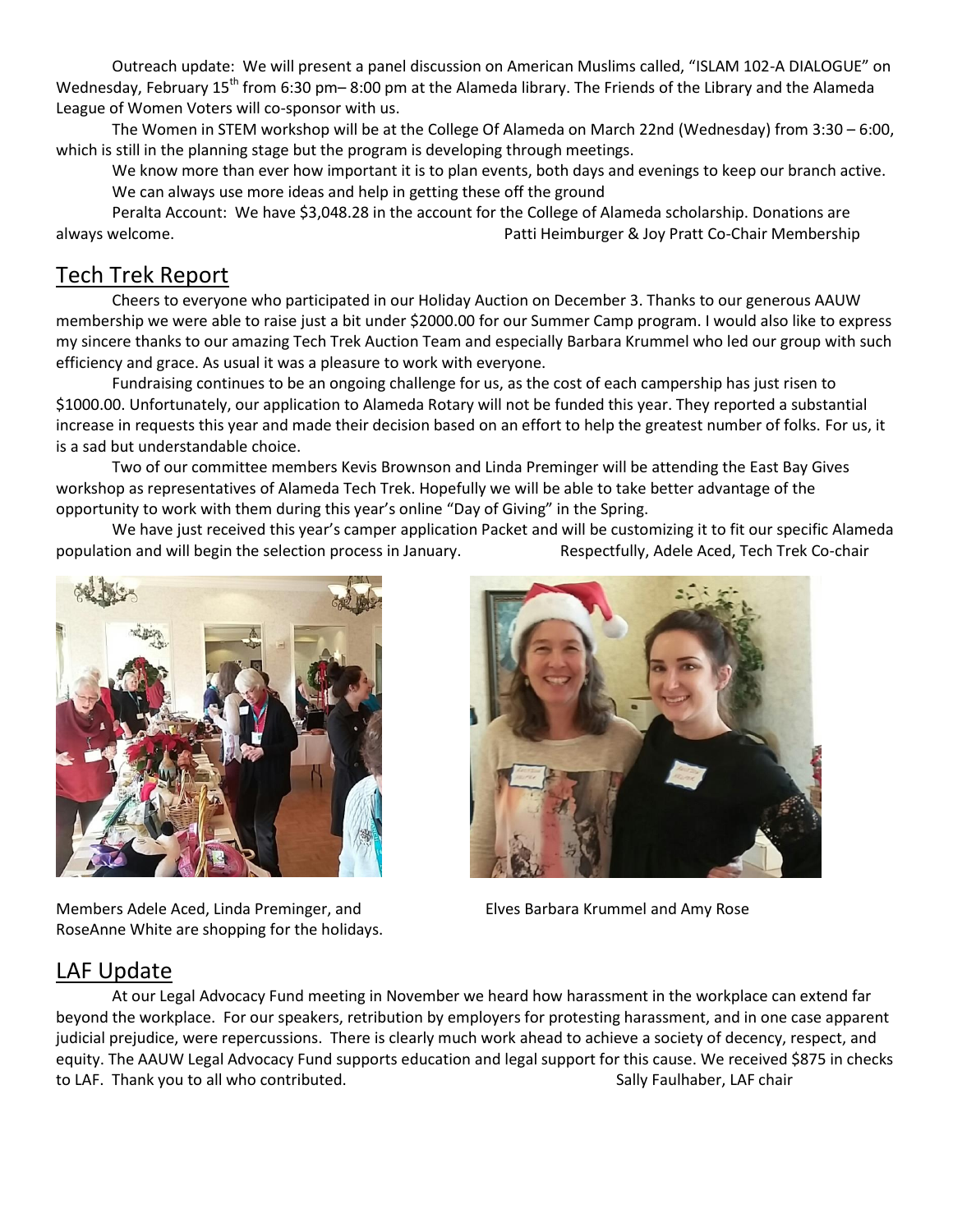# Women's March in Oakland on January 21

As a parallel to the march in Washington, D.C., there will be a Women's March on January 21, 2017 at Oakland City Center at 12<sup>th</sup> St and Broadway from 10 am-3 pm. For more information, check out womensmarchbayarea.org

Several of our AAUW Alameda members are planning to attend with children and friends. Would you like to form a group and carry the AAUW banner, so we are identified as AAUW? Ideas are welcome. Would you like to coordinate with AAUW Oakland /Piedmont? Strength in Numbers!

#### New Partnerships

We are delighted to have new partners for upcoming events this Winter/ Spring! We will be working with the Friends of the Library as well as the League of Women Voters of Alameda on ISLAM 102: A Dialogue , on February 23, 2017 , 6:30 pm at the Library.

In February we are working with Wood Middle School PTA to host a workshop for parents on Sexual Harassment and cyber bullying, which will be open to all parents. On March 22, 3:30 pm-6 pm we are working with the College of Alameda and Girls Inc of the Island City on "Enhancing Opportunities for Women in STEM". Watch for news of these events in our next Newsletter.

# Year End Donations

December 31, 2016 is the time to make sure our tax deductible donations to charities are postmarked to take advantage of the fiscal year end. Our AAUW Alameda Branch supports two tax deductible charities, Tech Trek and the Peralta Colleges Foundation for the College of Alameda AAUW Scholarships.

Please check our website for instructions on how to make those donations. Tech Trek donations can be made online for members.

Good news! \$46 of the \$49 of your National Dues is tax deductible.

#### Branch Gifts

You might want to consider making a straight gift (non- tax deductible) to help our branch with special expenses, such as room rental fees and advertising costs for our special events. For example, one small ad in the Sun is \$100. These events are in support of our mission-based programming and help make our branch more visible to the public.

Several of our members have been most generous in helping us meet these expenses! A special thank you to Honora Murphy, Mark Hamilton and Elizabeth McGaffey for your support of our branch activities this year.

Any small amount would help: checks can be made out to AAUW-Alameda and sent to Cindy Silva, our Treasurer, at P.O. Box 2932 Alameda, CA 94501. Thank you for your support!

#### New Branch Activity

The Technology Users Group begins January 19, 2017. Are you struggling with a new "smart phone", a tablet, an updated computer or lap top, or waiting for a younger relative to come and help you do stuff? How do you post photos to Facebook, or "Tag"? Or have you said you aren't going to take the plunge into the world of computing technology because it is all too complicated?

The Technology Users Group (TUG) will be a self -help group meeting on the third Thursday evening at 7 pm in a networked environment, such as PEET'S on Webster or a similar location with wi fi access. Amy Rose, one of our new members, has offered to facilitate the group. She has a passion for teaching technology to women. This group will be drop in, but we would like to know in advance what specific issues you want help with. If you have a mobile device , a smart phone, a tablet or lap top, please bring it with you.

Email [pwashbou@hotmail.com](mailto:pwashbou@hotmail.com) or call me 510-748-7455 to let us know of your interest and what areas are of your concern.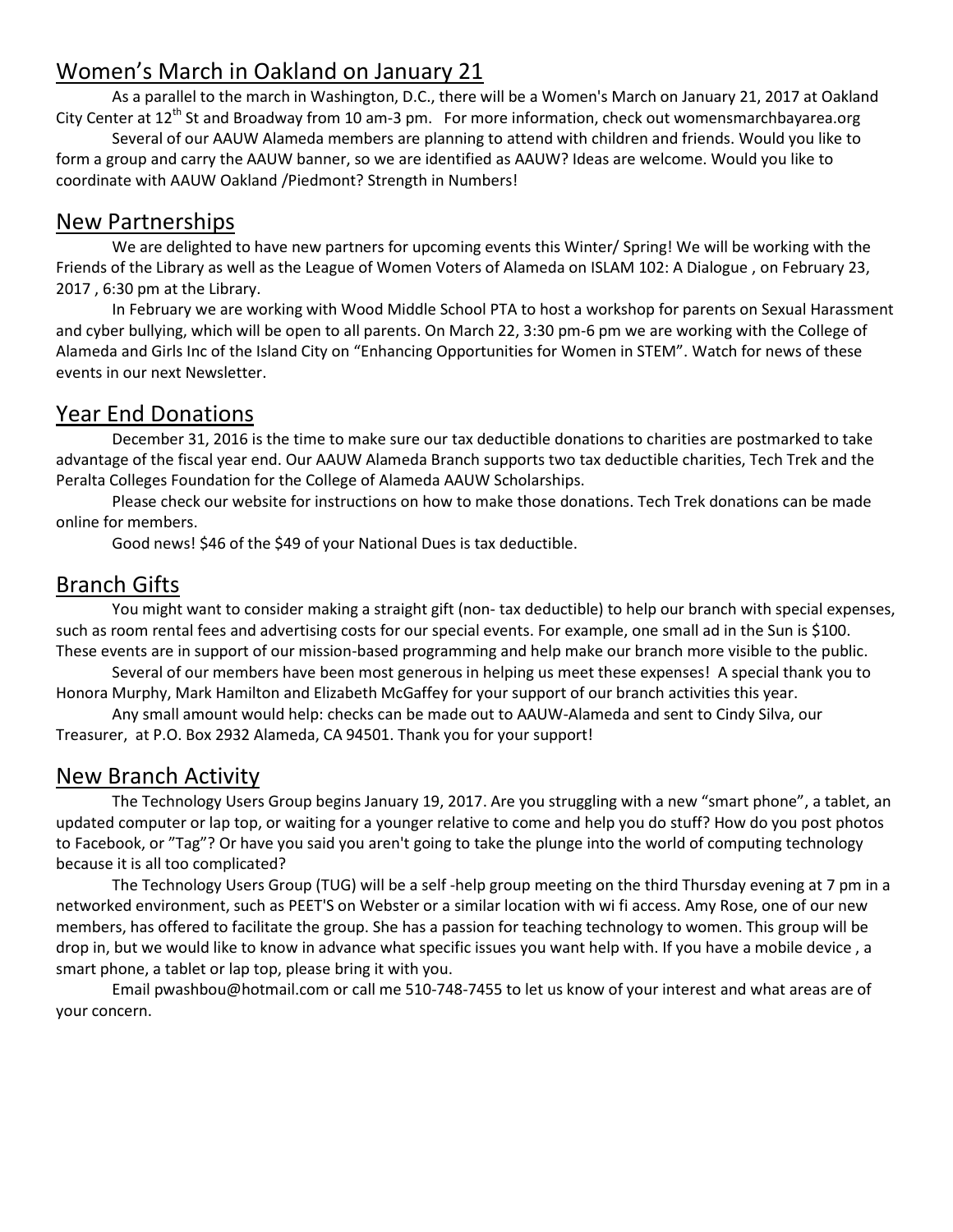#### BRANCH ACTIVITIES

AFTERNOON BOOKS Kate Quick 523-3612

EVENING BOOKS Cindy Silva 523-4677

TUES AFTERNOON BRIDGE Vicki Cuadra 523-5789

> CINEMA CLUB Kevis Brownson 522-4966

COUPLES BRIDGE Lynn Groh 522-2473

ETHNIC DINNER GROUP Mark Hamilton 749-0738

> MUSEUM GROUP Judy Sparks 523-6736 Marlis White 522-8383

TECHNOLOGY USERS GROUP Amy Rose 916 337-1259

 $\overline{\phantom{a}}$ 

# Ethnic Dining Group

 This group meets on the third Saturday, Jan 21. If you like good food and good company, join us. For more information call Mark Hamilton, 749-0738.

#### Museum Group

 On Thursday, January 19 the Museum Group will have a treat. We will go to the Pardee Home Museum (672 11th St. & Castro) in Oakland for a tour and tea. We can only have 12 guests for this event. Cost is \$30/person.

 The Pardee Home has been described as the finest intact Italianate villa estate remaining in Northern California. Furnishings and collections are original. We will see the life of the Pardee family (from 1869 – 1981). The tour will include three parlors, dining room, three bedrooms upstairs including closets containing period clothing, billiard room, curio room, and the hallway lined with cabinets of antiquities. We will also visit the cupola to admire the views. We will see the gardens and the redwood carriage house, which was saved from demolition when Interstate 980 was built. Please RSVP with check made out to Judy Sparks for \$30 (934 Fountain St. Alameda 94501) by Wed. January 11. We will meet at Ross Parking Lot at South Shore. We will carpool at 10:00 a.m. sharp.

#### Evening Books

The book for Tuesday, January 24, is *Alexander Hamilton* by Ron Chernow . For location and more information, call Cindy Silva, 523-4677.

# Afternoon Books

We'll meet at 1:30 pm on the third Monday, Jan 16, to discuss books we are currently reading. Call Kate Quick, 523-3612, for location and more information.

# Cinema Club

The first Cinema Club meeting will be Sunday, January 8. How it works: 1. Request to be on our Cinema Club email list ---email to [kevis.brownson@gmail.com.](mailto:kevis.brownson@gmail.com) 2. Friday before the film you will get an email with a choice of films and times and request for response. 3. Saturday afternoon you will get an email confirming the choice of film and time. We will meet 20 minutes prior to the movie start time in the lobby of the theater. Costs: \$8.00 for the movie, and \$5-15 for refreshments afterwards. For more information, email or call Kevis at 522-4966.

# Technology User's Group

 Join us on Jan 19 from 7 pm-9 pm at Applebee's banquet room in South Shore Center for our drop- in, self- help user's group. It will be facilitated by new member Amy Rose whose goal is to help us all adapt to new communications technologies, whether on our smart phones, tablets, lap tops, or home computers.

 If you are getting used to a new phone, trying to learn a new application, or hoping to upgrade your skill levels, this is the group for you. Bring your laptops, smart phones, tablets. Outlets and wi-fi will be available. You can order a glass of wine or coffee, or bring a friend and come early for dinner!

 Dates for the new year are the third Thursday: January 19, Feb 16, March 16, April 20, May 18. Email Amy at [amyjanerose@gmail.com](mailto:amyjanerose@gmail.com) or call at 916-337-1259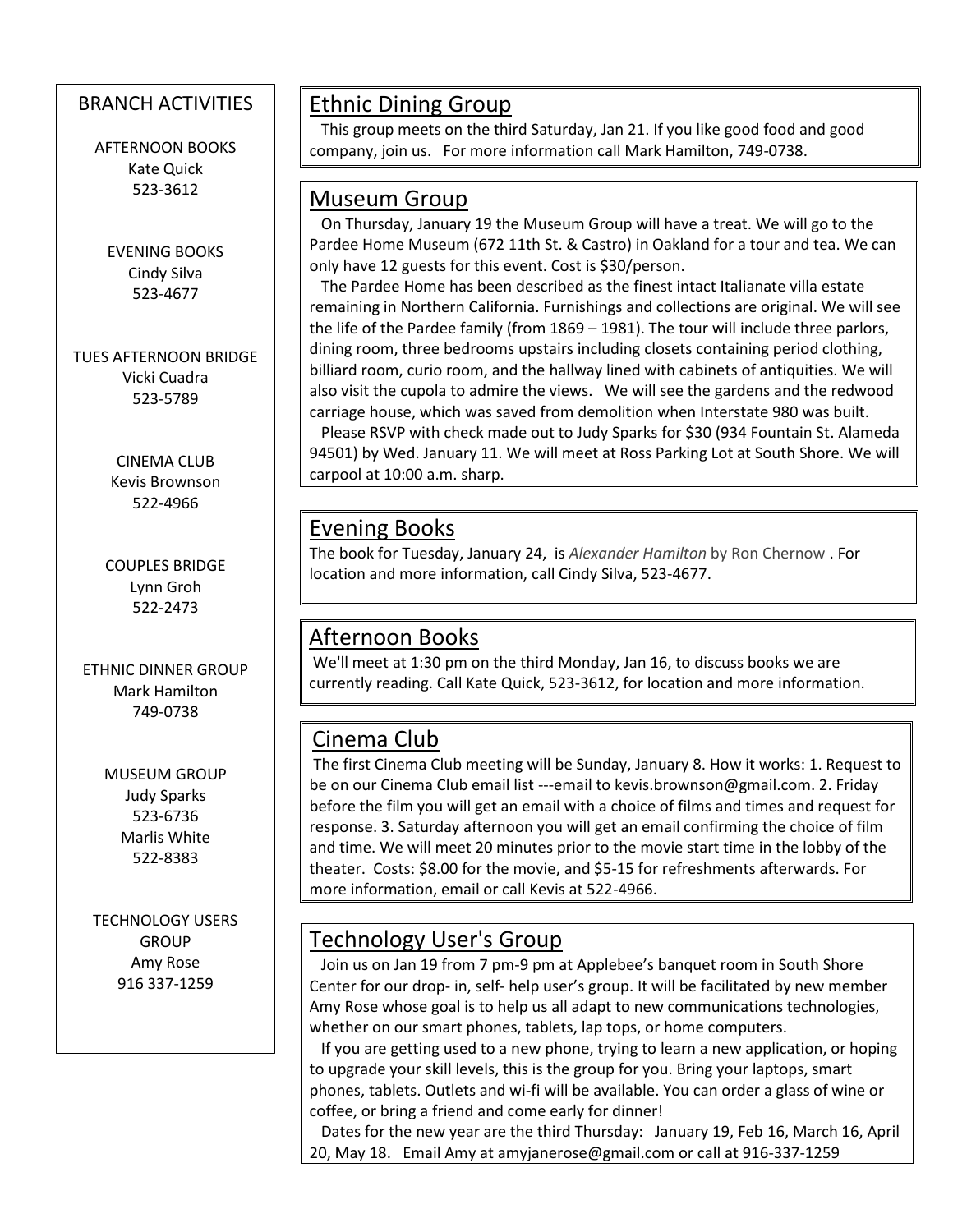#### Member Biography

Dr. Char Perlas was born in San Francisco and raised in San Rafael, CA. She is first generation Filipino-American and, was the first in her family to obtain Post Baccalaureate Degrees. In high school, Char was told that she wasn't college material and was urged to find a career that didn't require any college education. Since then, she has obtained a Bachelor's Degree in Psychology from Fresno State University, a Master's in Counseling from Sacramento State University, a Master's in Public Administration from CSU East Bay and a PhD in Education from Capella University.

Char has chosen to empower disenfranchised students within the California Community College (CCC) system and, has been working in the CCC System since 1999. Currently, she serves as the Dean of Science, Engineering and Math at Chabot College in Hayward.

During her free time, Char enjoys wakeboarding in the Delta, snowboarding in Tahoe and attending group exercise classes at Bladium in Alameda, CA.

#### Voting Rights are at Risk Across the Nation.

Show your support for the Voting Rights Advancement Act today.

Throughout the 2016 presidential primary season, voters in many states faced barriers at the polls that weren't there before. In fact, over 17 states have enacted new voting restrictions--ranging from early voting limitations to photo ID laws--for the first time in a presidential election. These voting restrictions directly affect women, minorities, young voters, and the elderly from accessing the ballot box.

These restrictions are unacceptable. Take action now and support the Voting Rights Advancement Act (S.1659/H.R.2867).

The 2013 U.S. Supreme Court decision in Shelby v. Holder gutted the heart of the Voting Rights Act by striking down the law's pre-clearance provisions. That's why Congress must act to restore key voter protections that would require key states that have demonstrated a history of voting discrimination to obtain preclearance prior to any voting changes.

In states such as North Carolina, the situation is dire. The state's own board of elections says 64 percent of the women registered to vote in North Carolina lack the required ID, as compared to 33 percent of their male counterparts. This means that women and many others may have barriers to voting in the 2016 election due to the new photo ID provision of the law. Our members of Congress can and should do something about these nonsensical and unnecessary state voting restrictions.

The 2016 election was the first presidential race without the full protections of the Voting Rights Act since its signing in 1965, and the potential ramifications are frightening. The right to vote is exactly that – a right. The 2013 decision in Shelby v. Holder has made it harder for millions of women, college students, minorities, the poor, and the elderly to vote; it is long past time for Congress to fix this decision and protect voting rights for all.

Take action now: Urge your representative to support the Voting Rights Advancement Act (S.1659/H.R. 2867) and join us in protecting voting rights across the country!

# Tell Congress: We Need Women's Voices in Peace Negotiations!

AAUW believes that women deserve a seat at the table in peace negotiations. The U.S. House of Representatives passed the bipartisan Women, Peace, and Security Act (WPS Act), which would ensure that women's voices are heard when decisions about conflict prevention are being made.

Research shows that [women's involvement](http://www.unwomen.org/en/what-we-do/peace-and-security/facts-and-figures) in peace processes has led to a 20 percent increase in the probability of an agreement lasting at least two years, and a 35 percent increase in the probability of an agreement lasting at least 15 years. Despite their obvious success, women only make up 10 percent of negotiators in peace agreements.

The Women, Peace, and Security Act would empower women by giving them a seat at the negotiating table, ensuring that their voices are heard and their concerns are addressed in the peace process. Its passage would:

- Establish women's participation as a permanent element of U.S. foreign policy
- Require the U.S. Departments of State and Defense to report annually to Congress about efforts to promote women's participation in conflict prevention and resolution
- Institute training modules on the protection and rights of women in conflict

Women's inclusion in peace and security processes is vital to the effectiveness and long-term sustainability of these efforts, yet by and large, women continue to be systematically excluded! That is not acceptable. Tell your U.S. Senators to support the Women, Peace, and Security Act today. Now more than ever, women's voices must be heard.